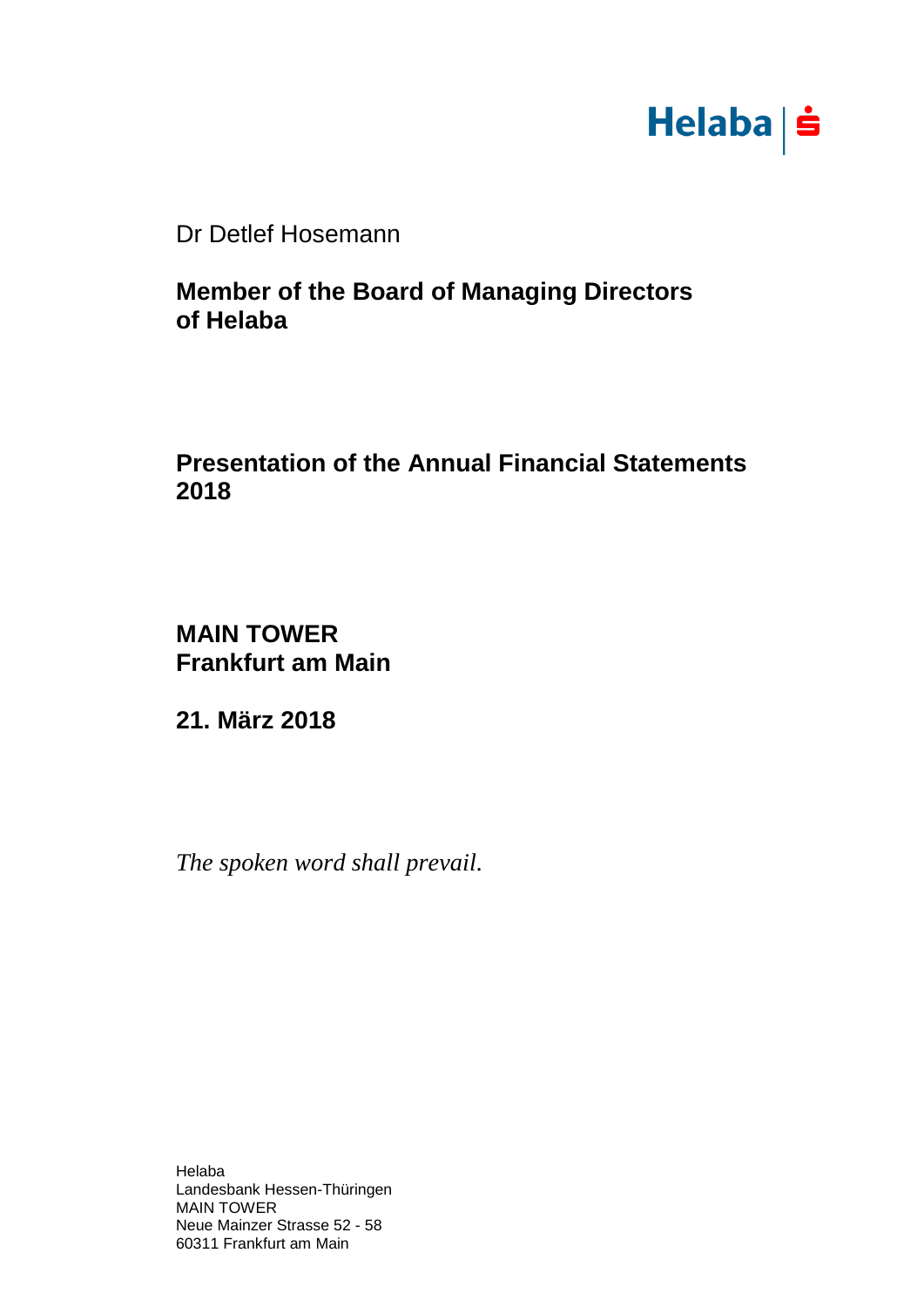Ladies and Gentlemen,

Mr Grüntker has already mentioned the most important earnings figures that I would now like to focus on in more detail. First of all, I will expand upon the development of the consolidated balance sheet and consolidated profit and loss statement; afterwards, I will outline the performance of the bank's business segments. Finally, I would like to provide you with an outlook of the anticipated effects of changes to accounting rules as a result of the new IFRS 9 standard.

The **balance sheet total** declined by approximately 7 billion euros, or 4.1 percent, to 158 billion euros.

We see this decline in a rather positive light since, on the asset side, it mainly results from trading assets and loans and advances to banks which, at around 4.2 billion euros in each case, are declining.

In the case of trading assets, the main reason for this fall is a lower measurement of derivatives of approx. 3 billion euros.

The development of loans and advances to banks reflects the fact that we have to make less cash collateral available for derivative transactions and that the volume of overnight and time deposits has declined.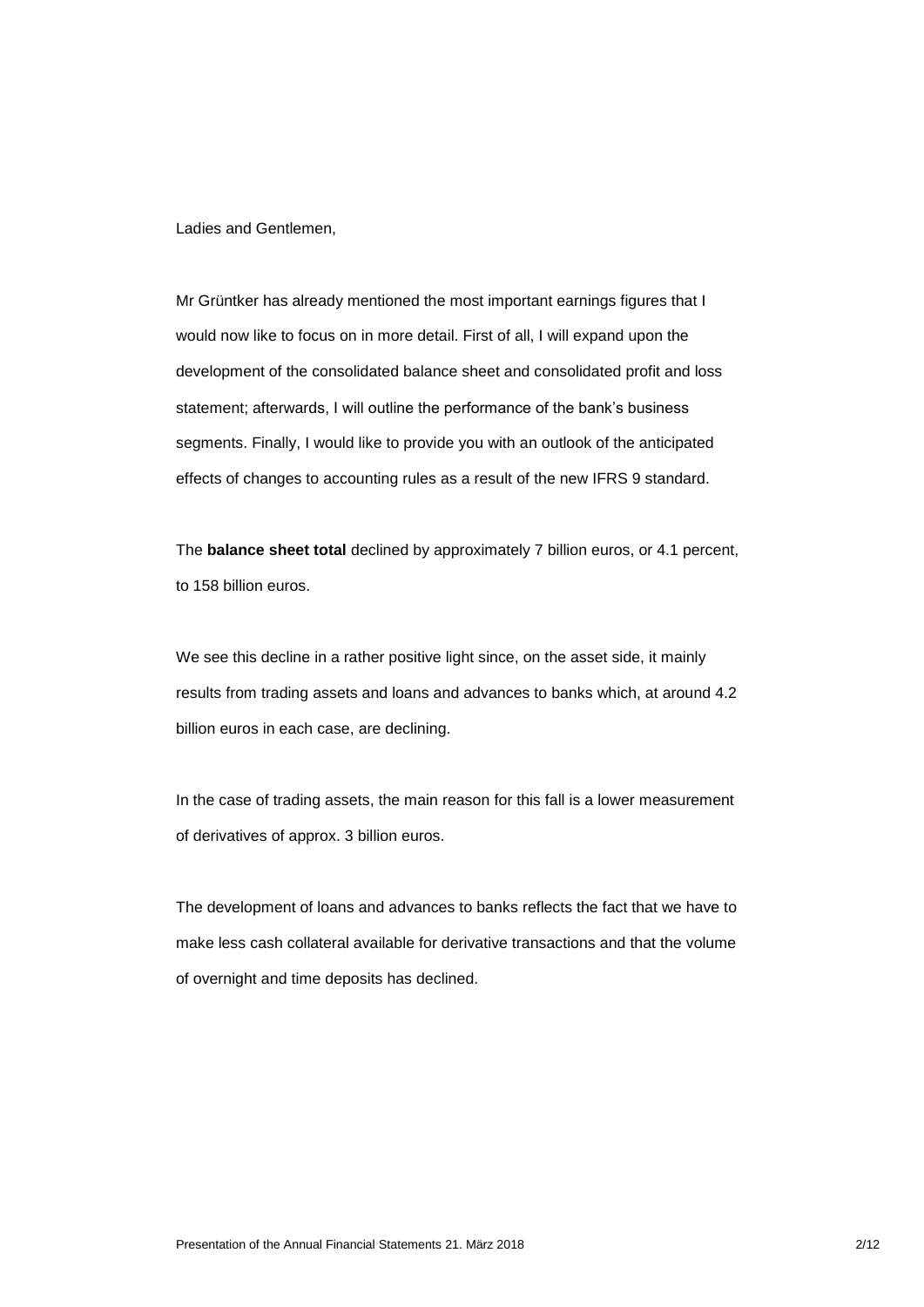The aforementioned effects do not impact the primary customer business and tend to result in an improved balance sheet structure, since it gives loans and advances to customers on the asset side and equity on the passive side a greater weighting.

The central item on the asset side of our balance sheet are **loans and advances to customers.** They are reported at 90.2 billion euros, or 2.9 billion euros lower than the year before. Around 1.9 billion euros of this, however, is related to exchange rate effects, especially the weaker US dollar, with only 1 billion attributed to scheduled maturities and unscheduled repayments. In this case, the positive development in new medium and long-term business was not able to fully compensate for a decline in the existing portfolio. The high level of corporate liquidity and buoyant real estate markets are leading to early repayments and refinancing.

Further declines were noticeable, in particular, with trading assets. Of the year-onyear fall of 4.2 billion euros, 3 billion euros was a consequence of the lower remeasurement of derivatives, which had the same effect on the trading liabilities.

On the **liabilities side** of the balance sheet, **liabilities due to banks and customers** rose by a combined 4.1 billion euros, primarily due to short-term deposits. Other types of funding were adjusted accordingly. In addition to **securitised liabilities**, which were 2.7 billion euros lower, **trading liabilities** were reduced by 6.4 billion euros, of which 2.9 billion euros were attributed to the lower remeasurement of derivatives, mirroring the asset side.

Helaba's refinancing structure exhibits a healthy level of diversification. This is true from a product perspective, refinancing of which is based on Pfandbrief issuance, the development business, retail activities and wholesale funding. It is also true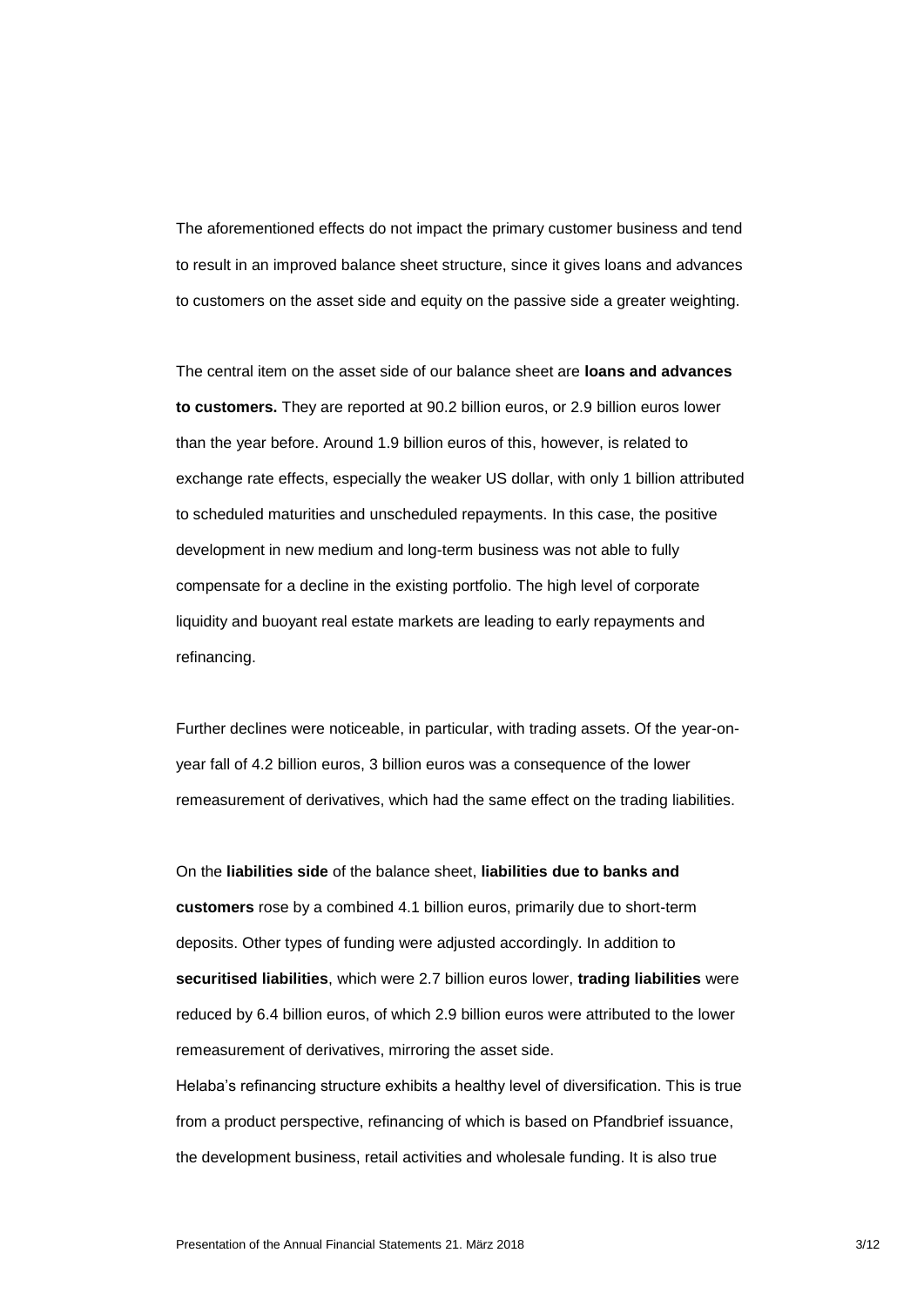from an investor's perspective, with our most important groups of customers – companies, private customers, public-sector customers and financial institutions, especially from the savings banks organisation – each being responsible for a significant proportion of our funding.

**Equity** reported on the balance sheet amounts to 8 billion euros. This means we have currently achieved capital ratios that not only enable us to further expand our customer-related business but also provide an adequate buffer for any charges arising from expected regulatory changes as a result of the overhaul of the Capital Requirements Regulation and Capital Requirements Directive (CRR and CRD IV).

Now I would like to turn to the **consolidated income statement**. Although the **consolidated profit before taxes** for 2017 of 447 million euros represents a decline compared to the previous year, it is significantly lower than expected. Overall, we are reasonably satisfied with this result.

At 1.1 billion euros, net interest income is around 11 percent below the previous year. On the one hand, this reflects the level of interest rates, which continue to be very low. In particular, the retail-driven business of Frankfurter Sparkasse and LBS, in addition to investments of our own funds, are affected by this. On the other hand, intense competition among lenders and early repayments are leading to a slight fall in average margins in our total credit portfolio.

There will be a time lag before a turnaround in interest rates, should it materialise, has an impact on our P&L.

The situation is more upbeat in respect of counterparty risks: we were able to reverse a net amount of as much as 56 million euros of previously allocated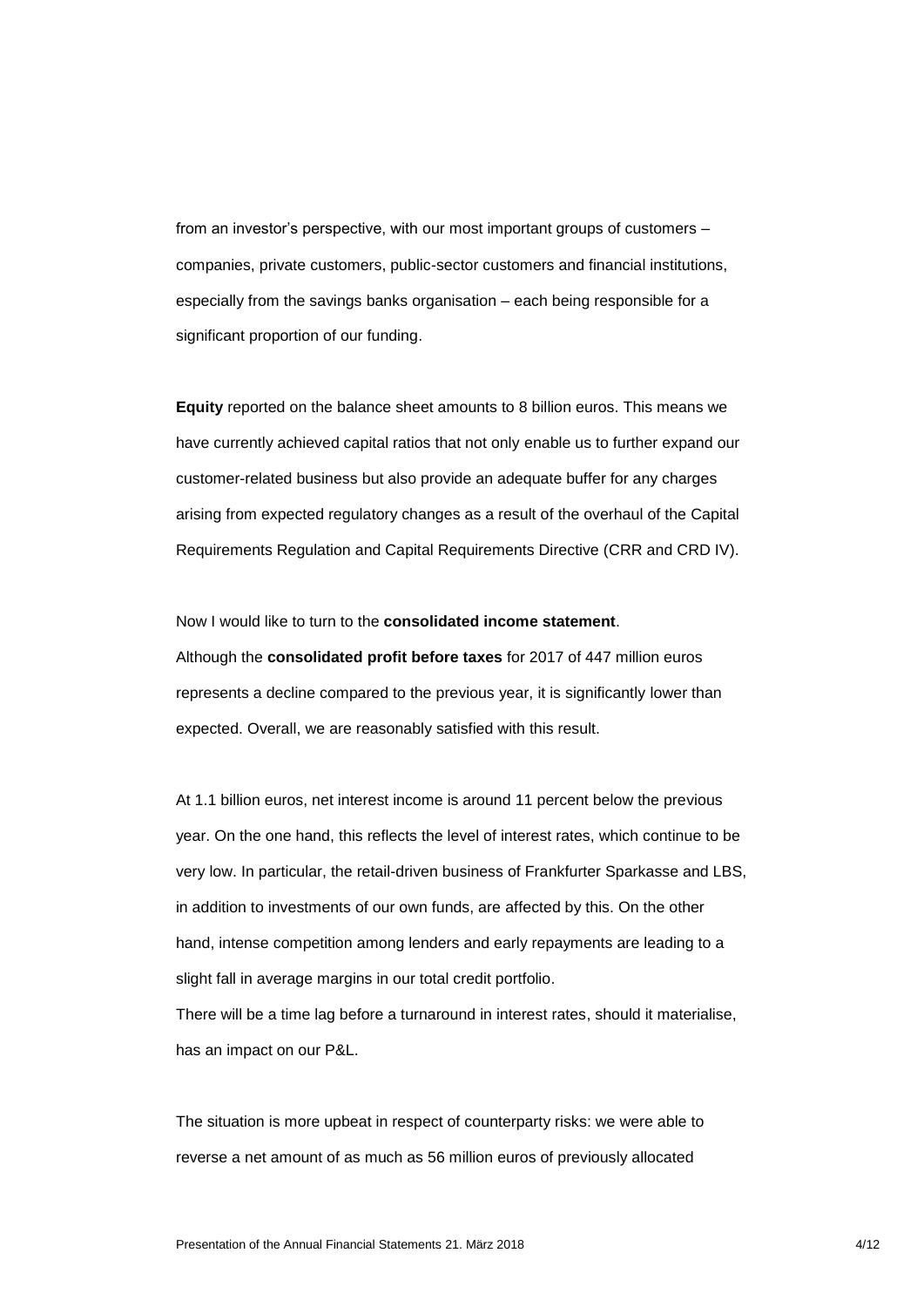**provisions for losses on loans and advances**, having accounted for a charge of 154 million euros the year before. This amounts to an improvement in our profits of 210 million euros. The main reason for this was the exceptional economic situation in Germany; however, this was also true for other focus regions in which our borrowers operate.

In common with previous years, the exception to this was the ship financing portfolio. Here, we were successful in achieving further significant reductions in our exposure in addition to selling distressed assets. This did not have any negative impact on the profit and loss statement because the specific allowances for impairment losses in 2017 were already covered by portfolio provisions created in the previous year, which were reversed accordingly. As a result of the extensive risk provisioning in previous years, and accounting for the utilisation and reversal of impairment charges, a bottom-line reversal in loan loss provisions was reported in the income statement.

The bank managed to raise **net fee and commission income** by 4 percent to 354 million euros, representing a 21-percent share of operating earnings. The primary sources of this income were transaction banking services, including account management, and asset management. But the securities business and custodian banking services, lending and guarantee business as well as fee and commission income from WIBank's activities in managing public-sector promotional schemes contributed to this result. This diversification resulted in other sources, which exhibited more dynamic growth, overcompensating for the weaker development of a number of sub-segments.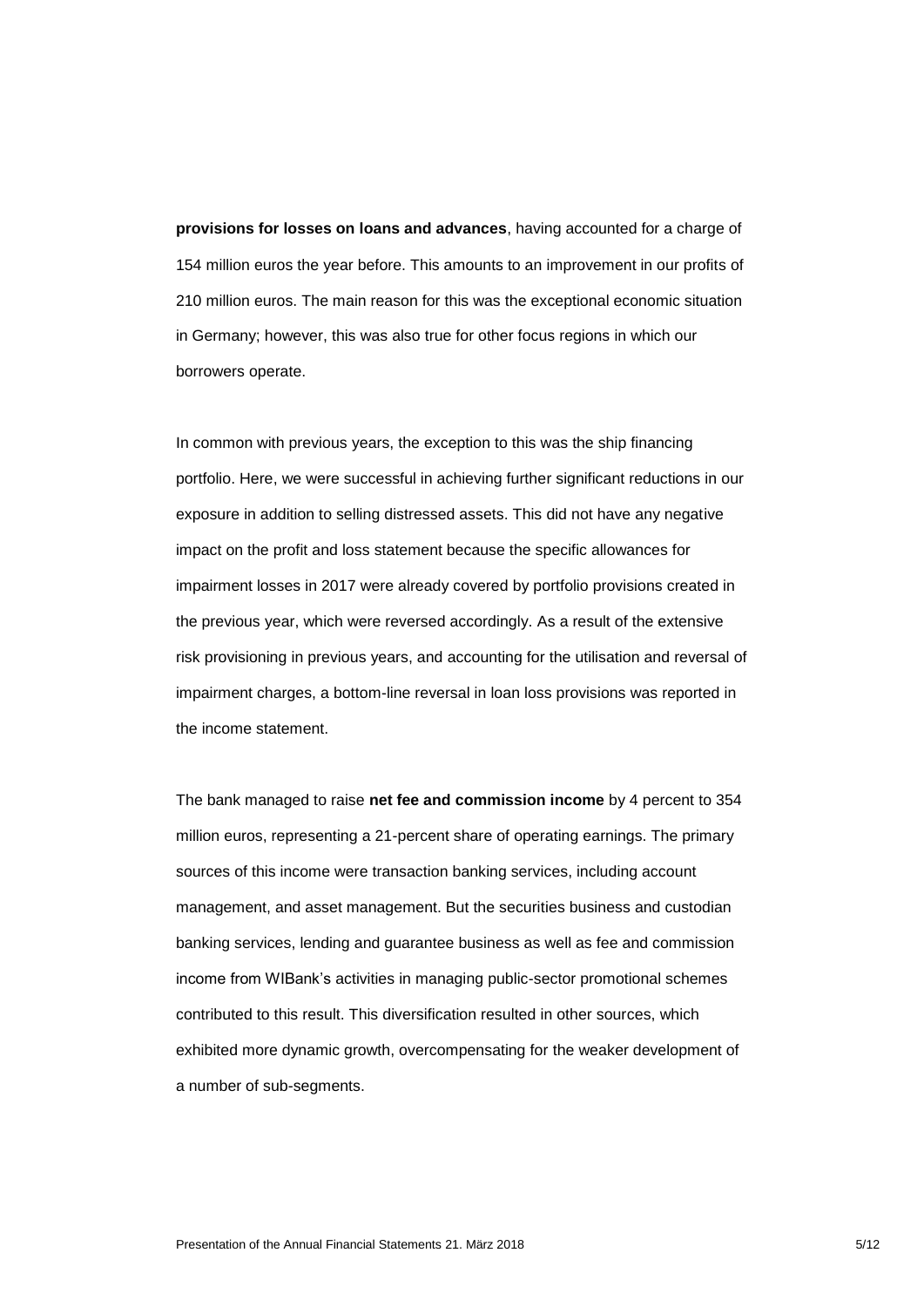**Net trading income**, at 268 million euros, was 122 million euros higher than in the previous year. Customer-related trading income performed well. Despite this, the improvement in the net income exaggerates the performance of the underlying business. Around 112 million euros of the increase in earnings can be attributed to the remeasurement of derivatives held for trading as well as to the elimination of internal group transactions between the trading book and banking book.

**Net income from hedge accounting and non-trading derivatives** amounted to minus 127 million euros, which was 173 million euros lower than in the previous year. The consolidation of internal group transactions, as I mentioned earlier, had a negative impact of minus 42 million euros which, in comparison to the year before, was as much as minus 54 million euros. A further charge of minus 60 million euros resulted from the so-called CCBS effect, which had a positive effect of 20 million euros in the previous year. From 2018, we are going to include this valuation component for the liquidity of foreign currencies directly in equity by utilising a change in accounting rules in accordance with IFRS 9. This will lead to a reduction in the volatility of the profit and loss statement that results from this item. When adjusted for the aforementioned effects, net income is close to our target for this P&L item, namely to steer the remeasurement effects of hedging instruments and their underlying transactions towards zero.

**Net income from financial investments**, including entities accounted for atequity, declined from 53 million euros to 35 million euros. This item includes gains and losses from the disposal of investments as well as write-downs and write-ups. The write-up of a previously recognised impairment loss on a bond from HETA Asset Resolution AG had had a positive effect in the year before.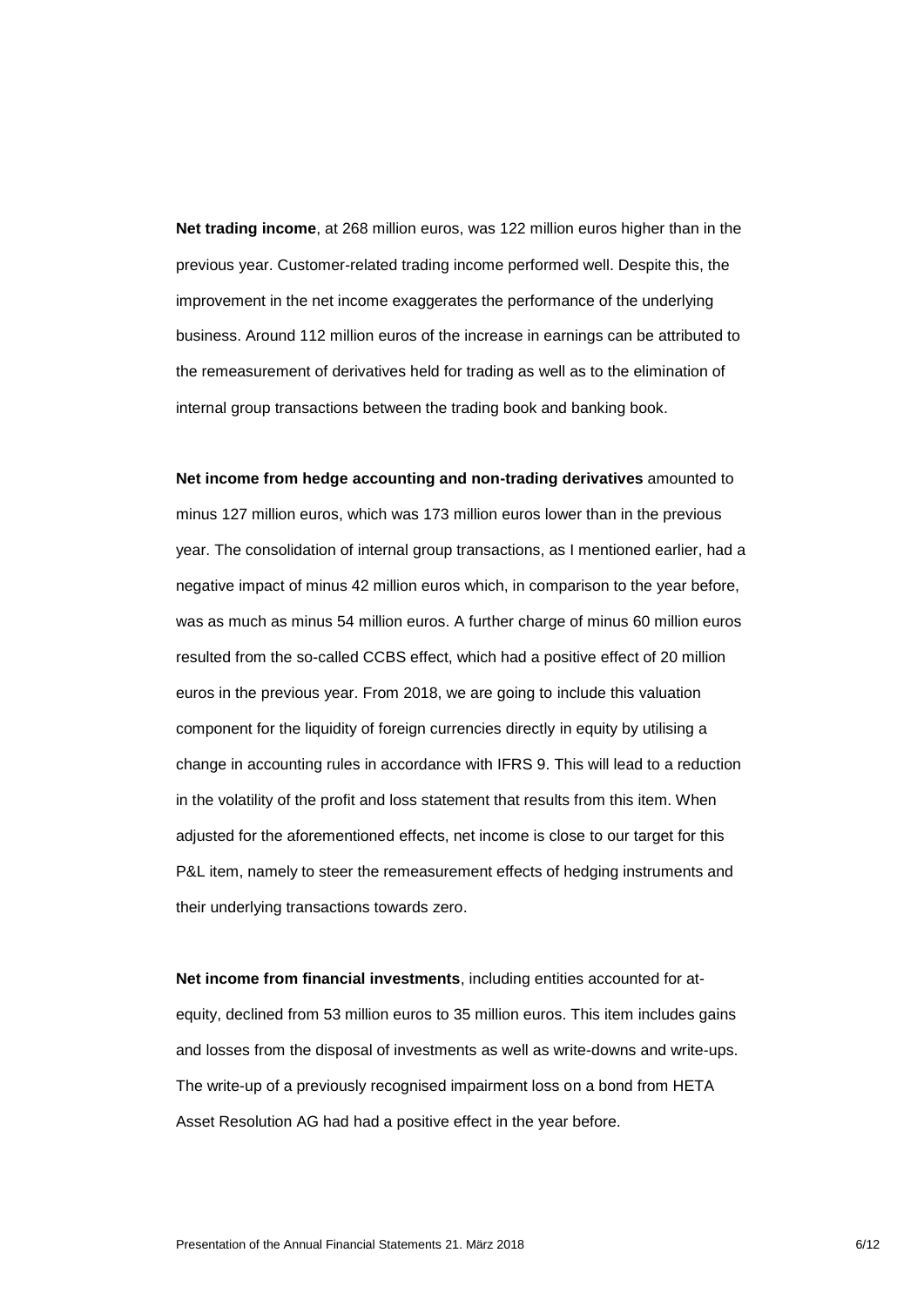The **other net operating income** comprises a very diverse range of components, namely operating earnings from the real estate business, extraordinary allowances and provisions.

On the one hand, it reflects the contribution to earnings made by managing the bank's own real estate portfolio. This is predominantly held by the subsidiary GWH. On the other hand, it includes earnings from OFB and GWH's property development business. The latter were successful in boosting this operating income, after deducting operating costs and depreciation, from 153 million euros to 181 million euros.

Extraordinary allowances include the goodwill of Frankfurter Sparkasse, the valuation of property companies to which we have extended loans and that we have to consolidate in accordance with IFRS rules as well as the valuation of software we have developed. In this respect, we have recognised the full impairment of the remaining goodwill of Frankfurter Sparkasse in an amount of 68 million euros.

The background to this is that Frankfurter Sparkasse, which was purchased in 2005, has retained a considerable proportion of profits since this time and has not distributed these funds to Helaba. This has led to a rise in Frankfurter Sparkasse's equity which, in addition to goodwill, is compared to the enterprise value. However, the latter did not increase to the same extent due to the reduction in business targets as a result of the prolonged phase of low interest rates. This is the reason why we have now impaired the remaining goodwill.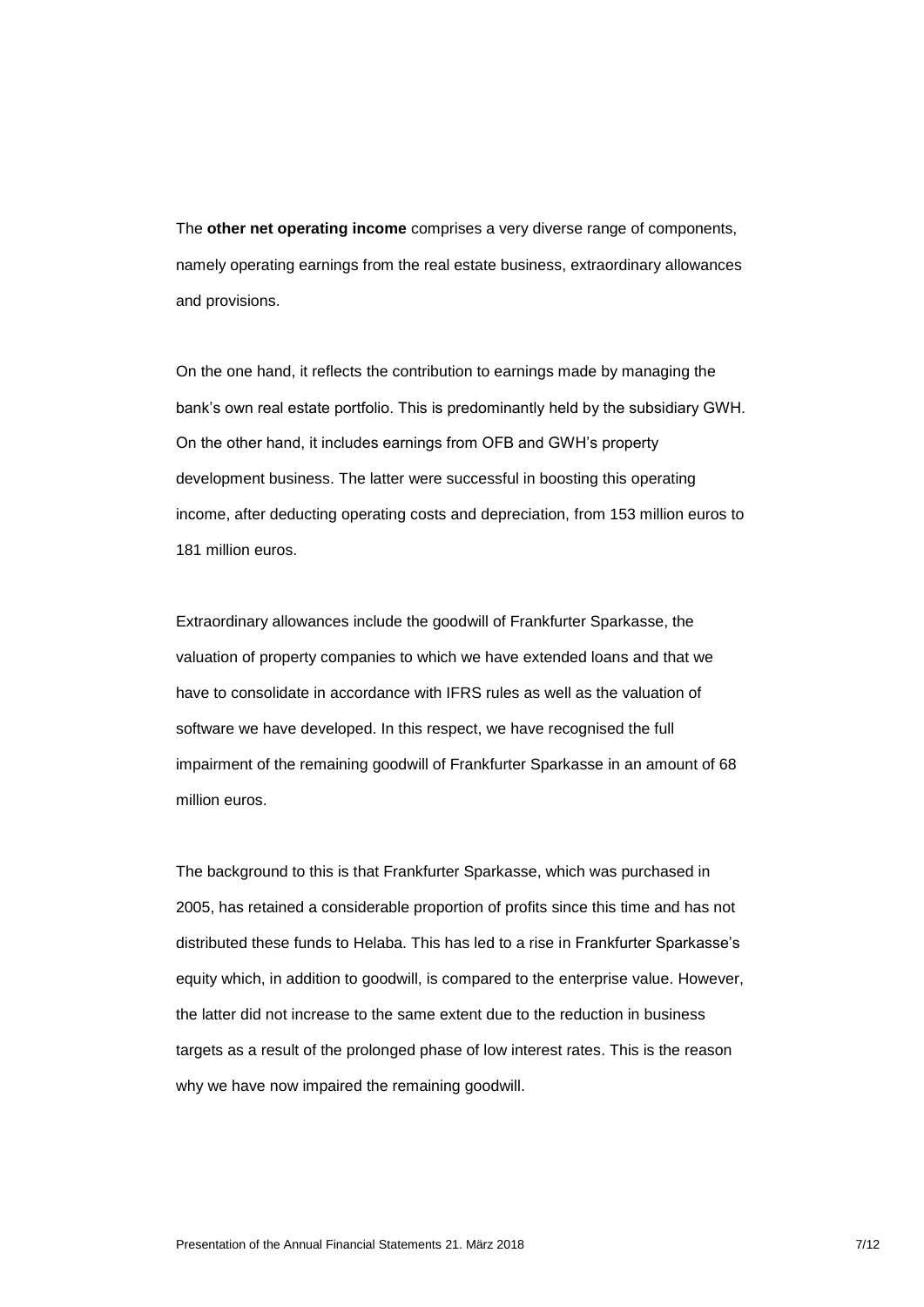Adjustments to the valuation of property companies acting as borrowers that we had to consolidate will be carried out in an amount of 20 million euros. This is comparable to the normal creation of risk provisions. However, due to the consolidation, a write-down has been reported.

The termination of the project to replace the core banking system resulted in an unscheduled depreciation of initially capitalised costs in an amount of 31 million euros.

There are two noteworthy items among the provisions reported in the other net operating income:

Firstly, provisions for the reimbursement of loan processing fees. Secondly, provisions for restructuring measures at the Landesbausparkasse (LBS).

**General and administration expenses**, at 1.3 billion euros, were 80 million euros higher than the year before. Personnel costs rose from 625 to 646 million euros, although payroll costs only increased by 0.4 percent. This rise is primarily attributable to an increase in the costs of providing retirement benefits. Other administration expenses, including scheduled depreciation, rose by 59 million euros to 666 million euros. This rise is related to higher investment costs in IT and in projects, especially in connection with the implementation of regulatory or business-driven requirements.

In sum, the **consolidated profit before taxes** amounted to 447 million euros. This represents a decline of around 19 percent compared to the year before which, however, is considerably lower than expected.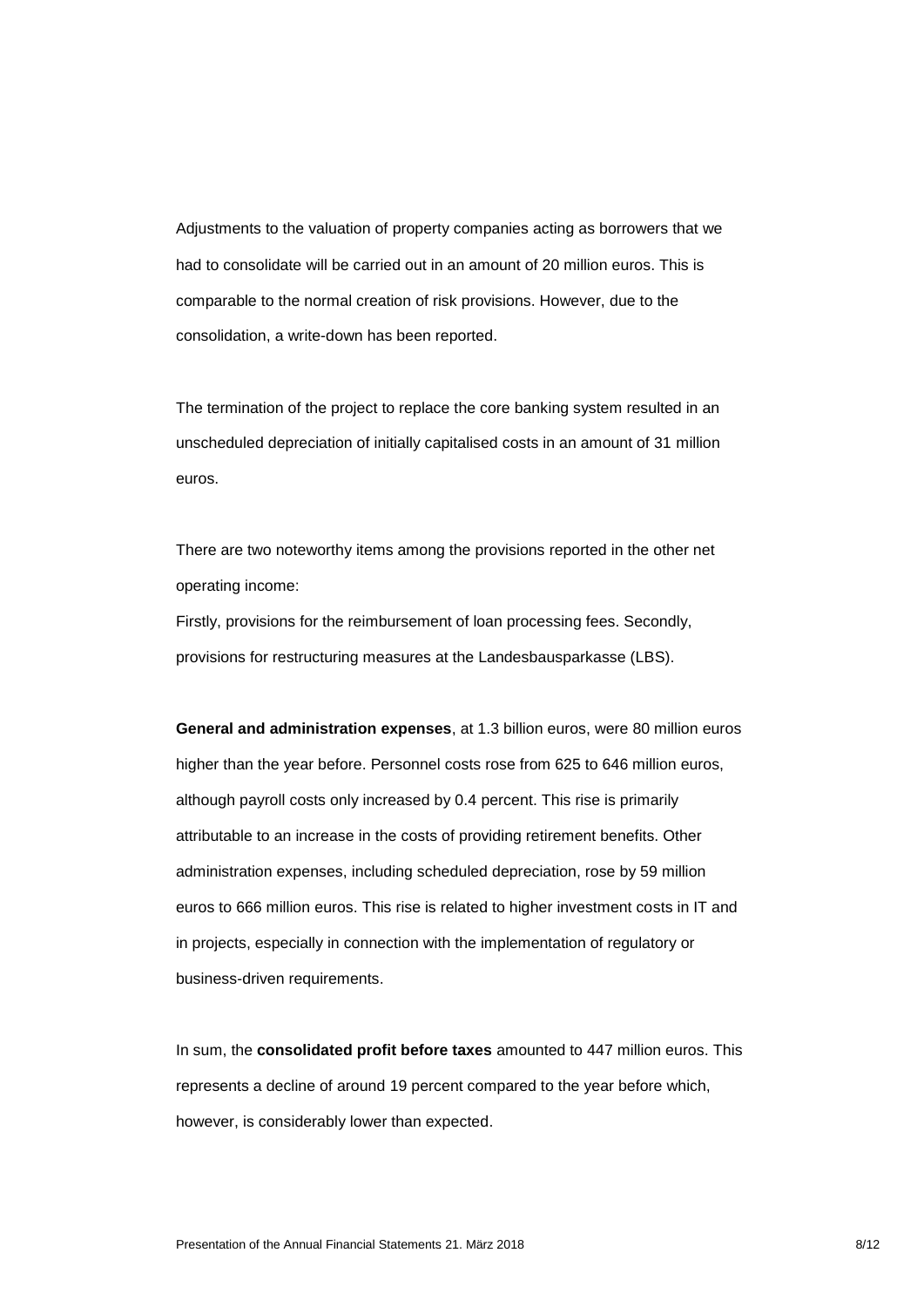The **net profit after taxes** amounted to 256 million euros. This is sufficient in order to further strengthen our capital resources in addition to paying a dividend to our shareholders.

Having presented the aggregated figures for the group, I would now like to give you an insight into the performance of the bank's most significant business segments. As in previous years, the **Real Estate segment** generated particularly strong earnings, with an income before taxes of 377 million euros, after 401 million euros in the previous year. The reason for the decline in earnings was a slight fall in the existing lending portfolio, a lower portfolio margin as well as a rise in administration expenses. As expected, the volume of new medium and long-term business fell by 1.7 billion euros to 8.7 billion euros compared to the year before. In contrast, new business margins showed an encouraging rise compared to the previous period. Just as in the year before, there were almost no provisions for losses on loans and advances.

Income from the equity investments GWH and OFB, which are included in this segment, saw a considerable rise compared to the previous year.

The **Corporate Finance segment** achieved a profit before taxes of 94 million euros, having reported a loss of minus 54 million euros in the prior period. At 5.6 billion euros, the volume of new medium and long-term business was around 1.3 billion euros higher than the previous year's figure and above target. There was a slight rise in total earnings.

The main driver for the improvement in this segment's result, however, was a reduction in the provisions for losses on loans and advances. In particular, valuation allowances on ship financing transactions declined significantly after the adjustment made in the previous year. The creation of impairment losses in this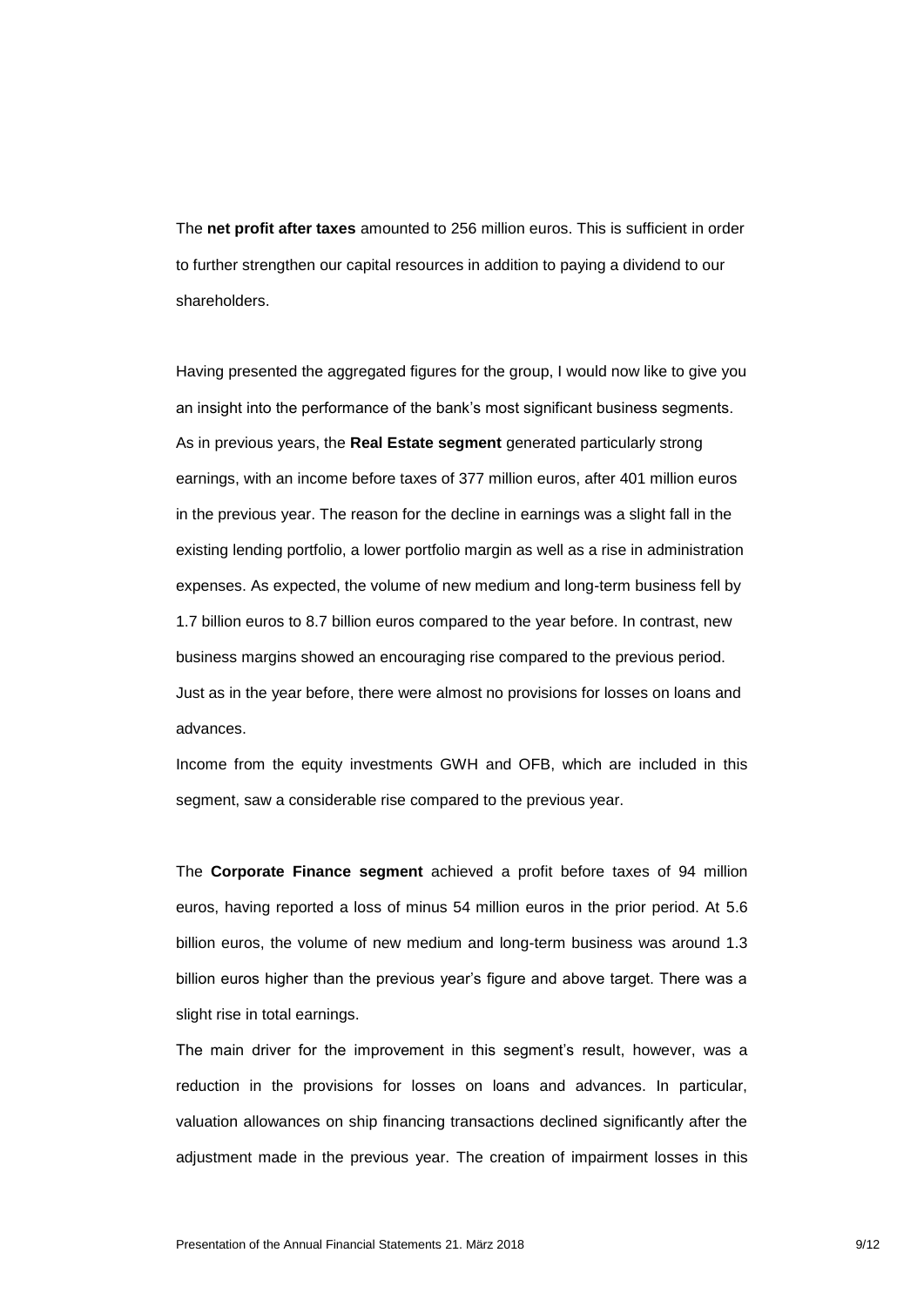segment is offset by a reversal of portfolio allowances, which we have recognised in the segment of "other", however.

The **Financial Markets segment** generated a profit of 4 million euros, which was significantly below the previous year's figure of 114 million euros.

The main reason for this development were negative valuation effects that I have previously explained in connection with the P&L item net income from hedge accounting and non-trading derivatives.

Customer-related capital market activities exhibited a satisfactory performance, even if earnings in the highly competitive primary market business somewhat stagnated in 2017.

In terms of German public finance activities, which are also reported in this segment, the amount of new business was substantially above target and this resulted in a stable net interest income.

The **segment of S-Group Business, Private Customers & SME Business** represents the retail banking activities of Frankfurter Sparkasse, Private Banking, the S-Group Bank and the Landesbausparkasse (LBS). At 82 million euros, this segment's earnings are below the previous year but above target. Net interest income declined slightly by 11 million euros to 341 million euros. Falling net interest income from Frankfurter Sparkasse's retail business is mainly responsible for this.

In contrast, growth in net fee and commission income of 12 percent compared to the year before was considerably better than planned. Frankfurter Sparkasse, Frankfurter Bankgesellschaft and the S-Group business all contributed to this. In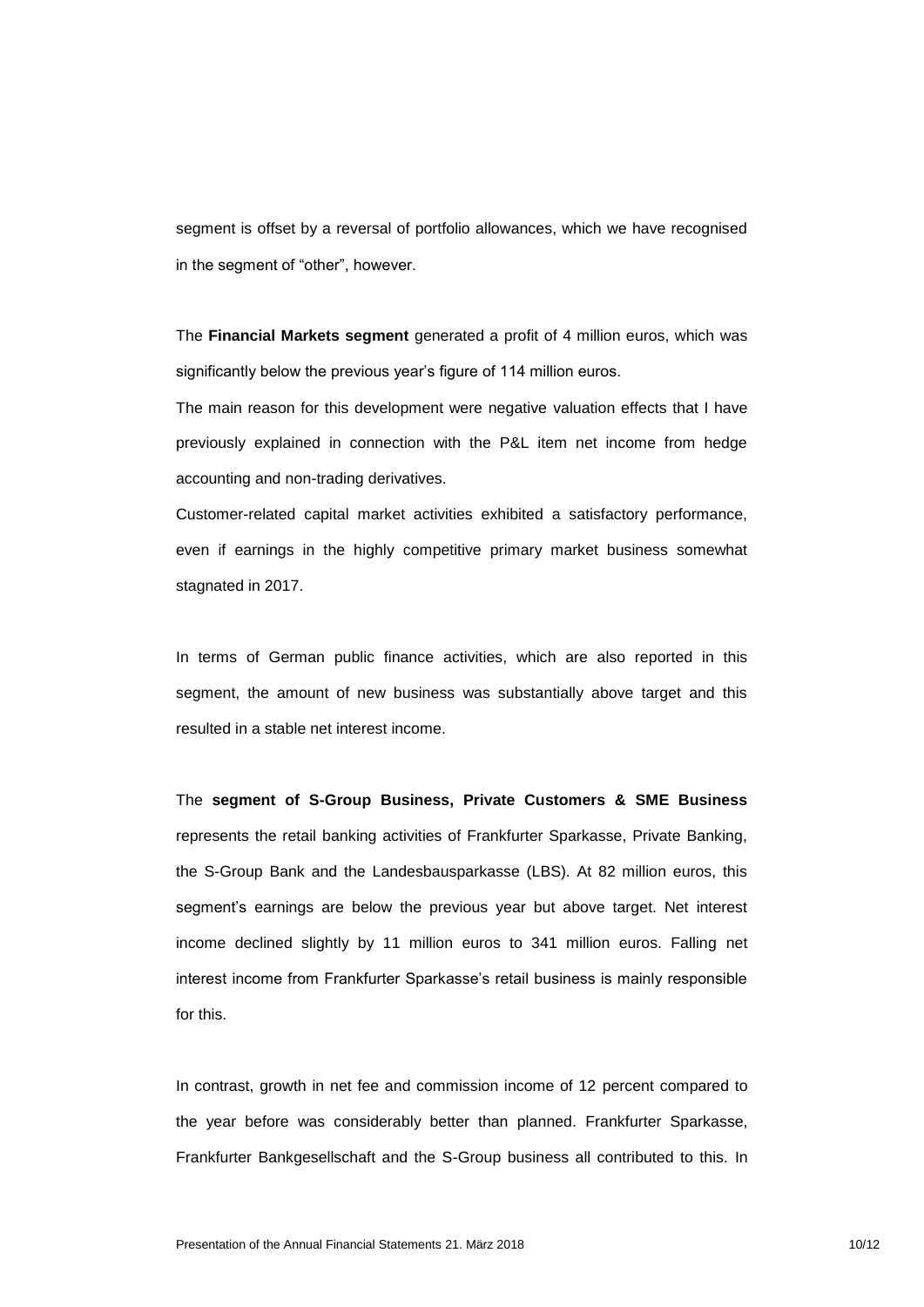the meantime, net fee and commission income accounts for 31 percent of this segment's earnings. Administration expenses in this segment are declining, especially thanks to cost savings at Frankfurter Sparkasse.

The **segment of Public Development and Infrastructure Business** mainly comprises the activities of WIBank. With an income of 19 million euros, its performance was in line with the previous year and thus exceeded its target. The expansion in WIBank's services was offset by corresponding expenses, with the result that administration costs increased as planned.

A result of minus 204 million euros was reported in the **segment of other**. The corresponding figure of the previous year amounted to minus 118 million euros. This segment includes the transaction banking activities as well as central cost items. Despite a challenging market environment, transaction banking was able to increase its year-on-year earnings. The negative impact of low interest rates was lower.

The aforementioned partial reversal of general valuation adjustments, which had been created in previous years, had a positive impact compared to the prior year's result in this segment.

Non-recurring effects, which cannot be allocated to the business segments, had a negative impact, as I previously discussed in greater detail when presenting the income statement – specifically, the other net operating income.

I would now like to give you an insight into the **effect of the first-time application of our transition to IFRS 9**. In our half-year report, we had already estimated this effect to be around 50 million euros. The impact on equity after taxes is somewhat more concrete, at between minus 25 and minus 40 million euros, and is thus small